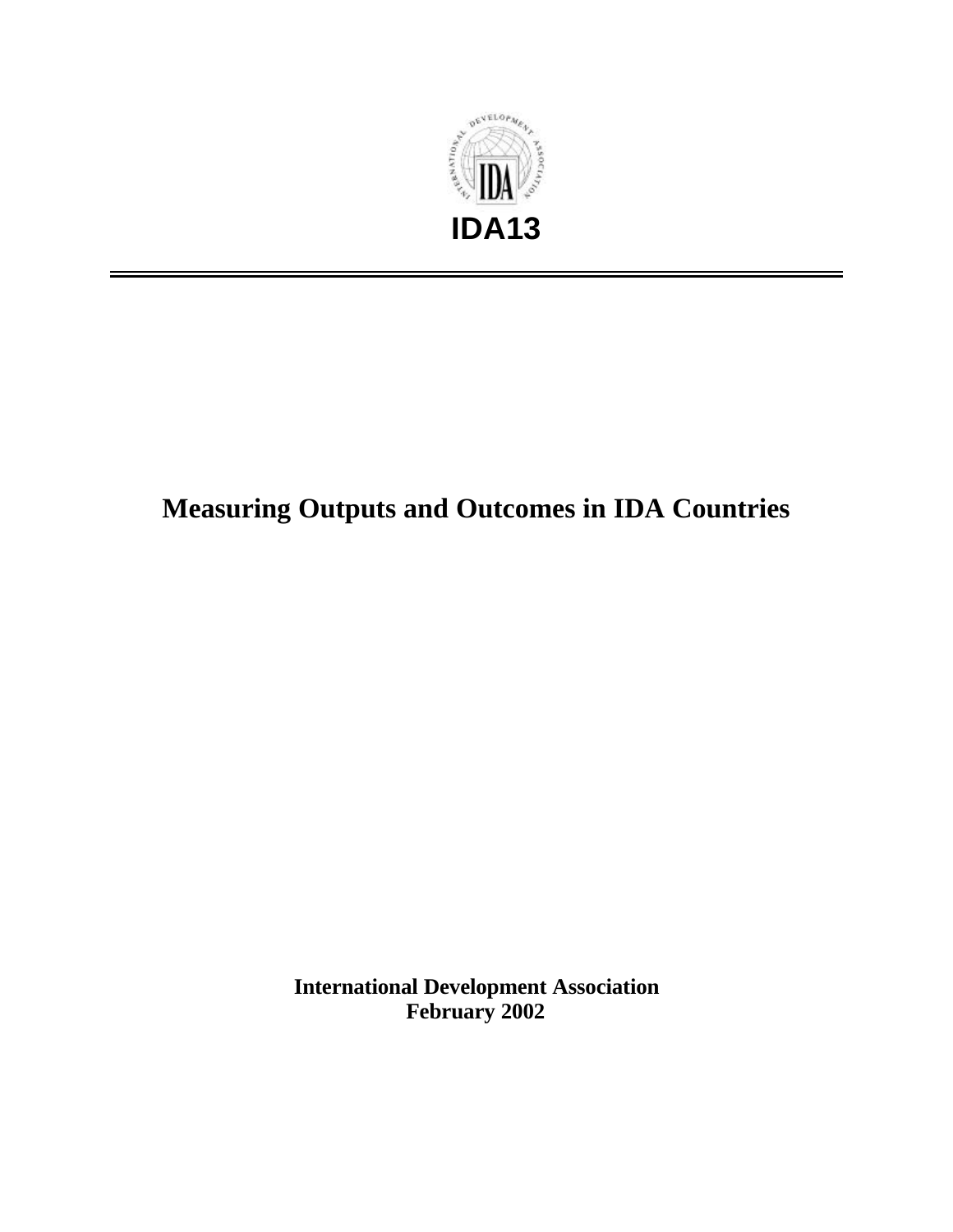## **Measuring Outputs and Outcomes in IDA Countries**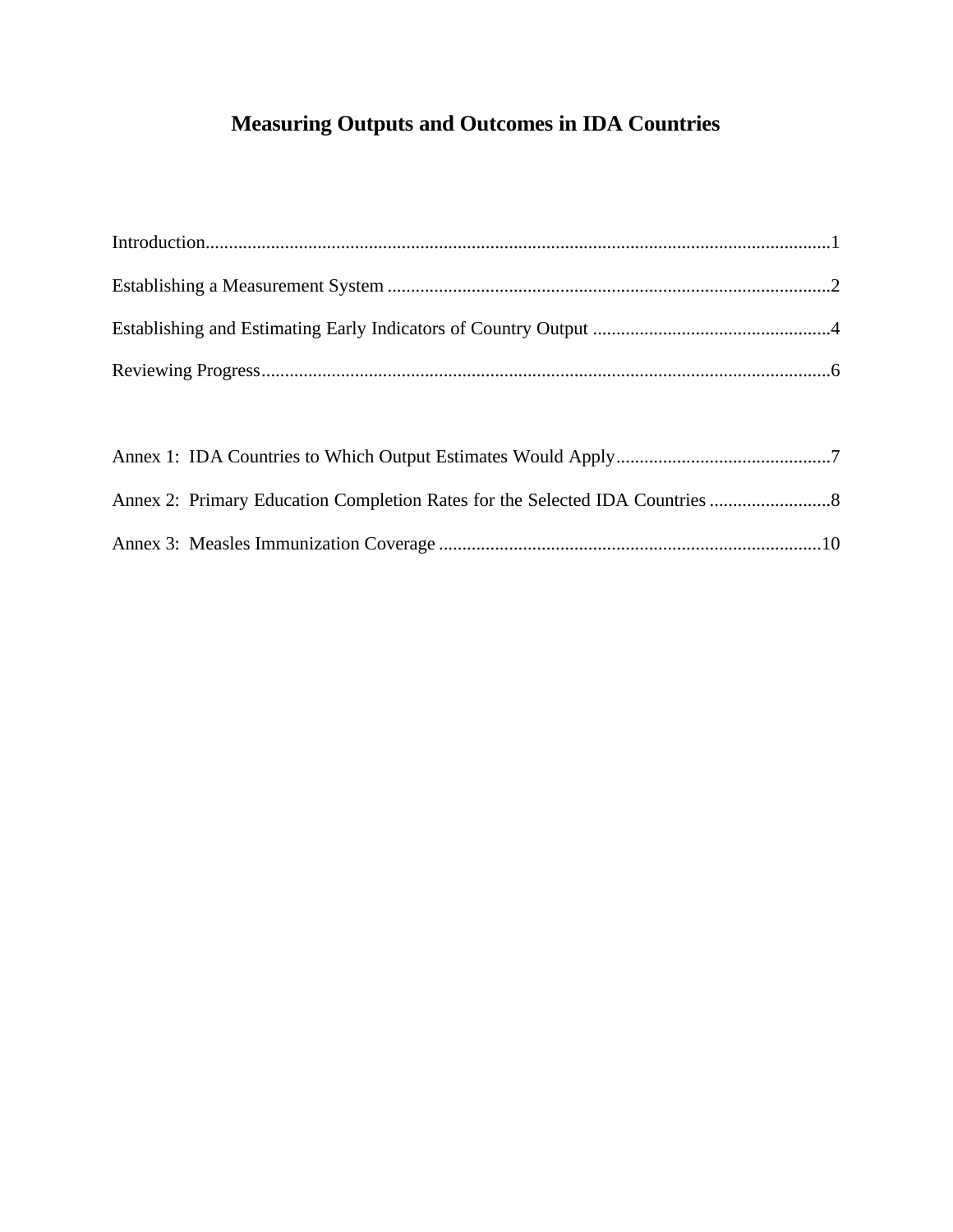#### **Measuring Outputs and Outcomes in IDA Countries**

#### **Introduction**

1. In the course of the IDA13 discussions, the importance of measuring the effectiveness of IDA's work in poverty reduction has been discussed in depth by donors. Also a theme of the OED review of IDA10-12, it was felt that systematic and more comprehensive measurement of IDA and country inputs and country outputs, would be an important element as IDA embraced the PRSP process, and sought to assist countries in implementing, and measuring the effectiveness of their poverty reduction strategies. The IDA13 report reflects several ways in which such measurement -- especially as they relate to the Millennium Development Goals (MDGs) -- will be implemented over the IDA13 period.

2. At the Montreux meeting of IDA13 Deputies, the US also raised the possibility of donors providing additional contributions linked to specific milestones related to measuring and monitoring inputs and outputs, and also suggested the possibility of estimating and targeting selected outputs in advance. Many donors agreed that further exploration of this issue was warranted. (Traditionally, donors review IDA's performance and policies and country results every three years in the course of replenishment discussions and base their replenishment contributions on this assessment. The suggested approach would endeavor to shorten the timeframe over which IDA reported on its performance.) Management agreed to do further work on how a measurement and monitoring system could be established over the course of IDA13, and milestones set that could be reviewed by donors (and possibly linked to additional donor contributions) during the IDA13 period.

3. IDA provides its assistance to its borrowing countries through policies and programs, which are IDA inputs to country-owned development strategies. Such inputs include credits, country dialogue and analytical economic and sector work (ESW). Inputs from IDA (and other development partners) influence reform programs undertaken by countries, which are country inputs. Country inputs include, for example, programs and development investments undertaken by countries to improve fiduciary management, initiatives to improve the quality of education, policy reforms to improve the investment climate, etc. These reforms, or country inputs, in turn lead to outputs, such as, for example, reduction of barriers to private investment, school enrollment, and immunization. Ultimately, these outputs, over a period of time, lead to outcomes -- which are overall country measures such as gains in literacy, increased life expectancy, and lower infant mortality. To complete the circle, IDA's strategic choice of its own inputs is driven by an analysis of their likely impacts -- via country inputs, outputs, and outcomes. Management looks to leading indicators that are correlated with final outcomes to help ensure IDA's strategy is on track, and to guide adjustments to that strategy as necessary.

4. IDA's own inputs are obviously under the control of the institution, and are immediately measurable. They represent the only set of instruments at IDA's disposal to influence outputs, and are for that reason the primary focus of donor deliberations and guidance during the replenishment process. Country inputs are influenced by IDA inputs, and those of other development partners, but they depend on borrower government commitment and actions and, subject to the latter, tend to follow IDA inputs with short lags. Outputs, which result from this process, are generated with lags of several years after IDA and country inputs are undertaken and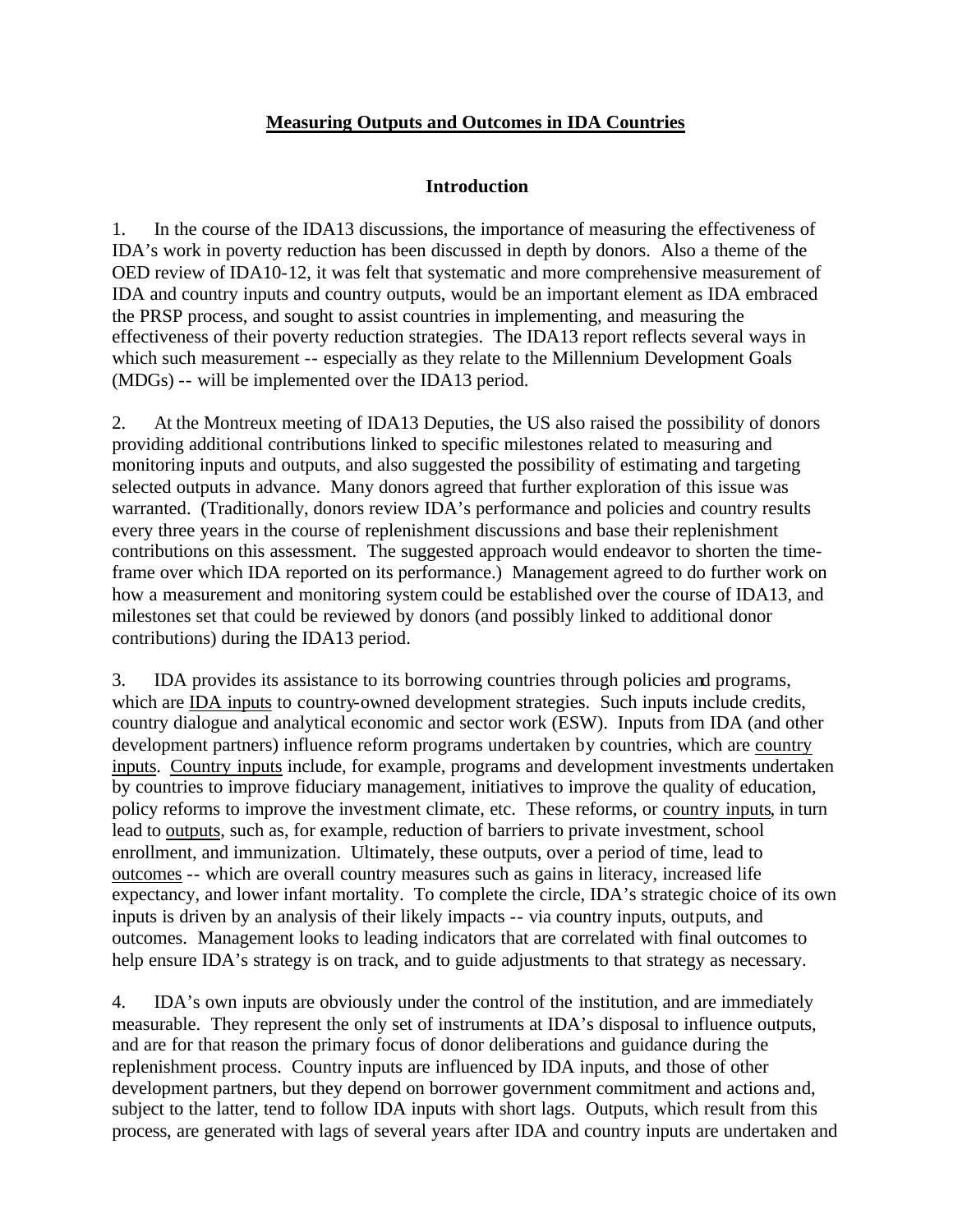are to an even lesser degree attributable solely to IDA inputs; they are dependent on many exogenous factors over a longer period of time which sometimes mitigate or even reverse IDA's own efforts. Finally, the relationship between outputs and outcomes is multi-dimensional. For instance, lowered infant mortality is at least as much a function of access to safe water and education of women as it is of immunization.

5. IDA's inputs are already subject to measurement through a number of reports that track the quality of its interventions and the volume of lending, and the linkage of IDA lending to country performance. In addition, the recent OED review of IDA also evaluated the extent to which IDA complied with the policy guidance of its donors in implementing its programs. Outcomes are measured by the World Bank and partner organizations on a periodic basis, and are reported annually in well-known reference publications such as the World Development Indicators. Within that broader context, the approach taken in this paper is to explore the possibility of establishing (a) a phased approach to measurement of country inputs and outputs, (b) a basis for estimating some key output indicators that could be expected to be achieved over the next two years or so, and (c) a framework for reviewing progress.

#### **Establishing a Measurement System**

6. In order to focus the measurement system on key aspects influenced by IDA's work, it would be appropriate for the system to concentrate initially on indicators related to fiduciary management, private sector development, health and education. These areas are of critical importance to poverty reduction through good governance, pro-poor economic growth, and improved social well-being. Within these broad areas, the indicators to be measured need to be set up with due regard to issues such as attribution (the direct correlation to IDA's actions), the time lag between IDA and country inputs, and even more so the time lag between investments or policy changes by IDA and IDA countries, and measurable outputs. The system will also need to take account of difficulties in measuring and defining quality -- especially with regard to outputs, and especially as data is aggregated across countries, regions, and globally.

7. Moreover, in measuring outputs, IDA needs to coordinate its efforts with individual monitoring efforts by countries that are being established as they implement PRSPs, and in the context of the MDGs which are being targeted by countries as they formulate their strategies. Thus IDA's own measurement system should be geared to measuring outputs which are related to and support these objectives, and to tracking indicators that are broadly viewed as key to development effectiveness.

8. With regard to country outputs, moreover, the availability of data on results will be to a large extent driven by periodic and often infrequent country survey results carried out by IDA's partners. For example, data on education outputs is based on surveys conducted by UNESCO, which are often 5-7 years apart in any given country. Similarly, the Joint Monitoring Program (JMP) utilizes the combined resources of UNICEF and WHO to monitor water and sanitation coverage in all UN member states. JMP has reported outcomes in 1990, 1992, 1993 and 1996, and in addition in the year 2000 it published a comprehensive review of progress since 1990 in coverage of safe drinking water and sanitation. The data is now available on a database (although some of it remains contentious) and is updated on a triennial basis.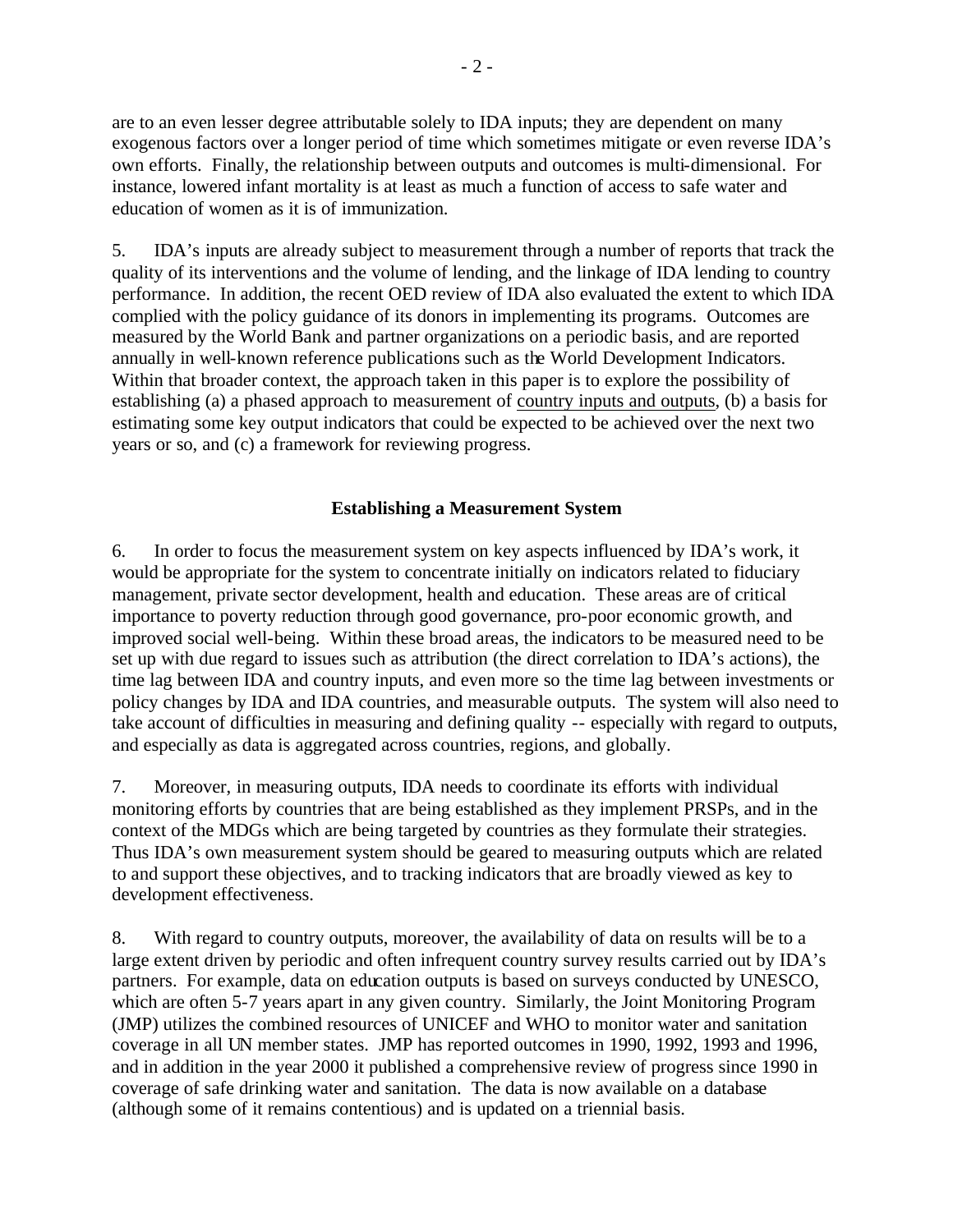9. The choice of the indicators to be measured will undoubtedly influence the way in which the development process assigns priorities. The process will also, unless managed carefully, detract from the importance of quality improvements of the inputs which are the basic instrument at the disposal of IDA to influence country outputs. Thus a system measuring country inputs and outputs should be looked at in the context of the broader development effort undertaken by IDA through its policies and programs.

10. On the basis of the above, a measurement system that has as a first phase the measurement of country inputs, and is extended gradually in the second phase to country outputs could be established. The first phase, for selected country inputs, could be put in place during the course of 2002 and the second phase, to gradually extend the system on the basis of further work to include selected country outputs, could be put in place by end-2003.

| Phase 1<br>To be established by end-2002. | Establish a Measurement System that would<br>report on country inputs in Fiduciary Management,<br>PSD, Health and Education. |
|-------------------------------------------|------------------------------------------------------------------------------------------------------------------------------|
| Phase 2<br>To be established by end-2003. | Extend Measurement System to report on country<br>outputs in Fiduciary Management, PSD, Health<br>and Education.             |

#### **Phasing of a Measurement System**

11. Specifically, the measurement system will be set up to begin measuring the following country inputs in IDA countries with active programs by the end of 2002.

**Fiduciary Management**: number of public expenditure, financial management and procurement systems improvement programs being implemented;

**Private Sector Development (PSD):** number of programs designed to improve invest climates;

**Education**: number of education initiatives underway; and

**Health**: number of health sector programs underway.

12. The measurement system would be extended to begin measuring country outputs in countries with active IDA programs by the end of 2003. Indicators to be measured could be, for example, as follows:

**Fiduciary**: effective use of and accountability for public funds through appropriate public expenditure, procurement and financial management systems. Specific measures, such as budget comprehensiveness, financial input and control systems and internal and external transparency will need to be defined building on, but not necessarily limited to, the indicators being established for the HIPC tracking system;

**Private Sector Development (PSD):** policy reform indicators such as the extent of procedural impediments and time/cost measures on business startups and collateral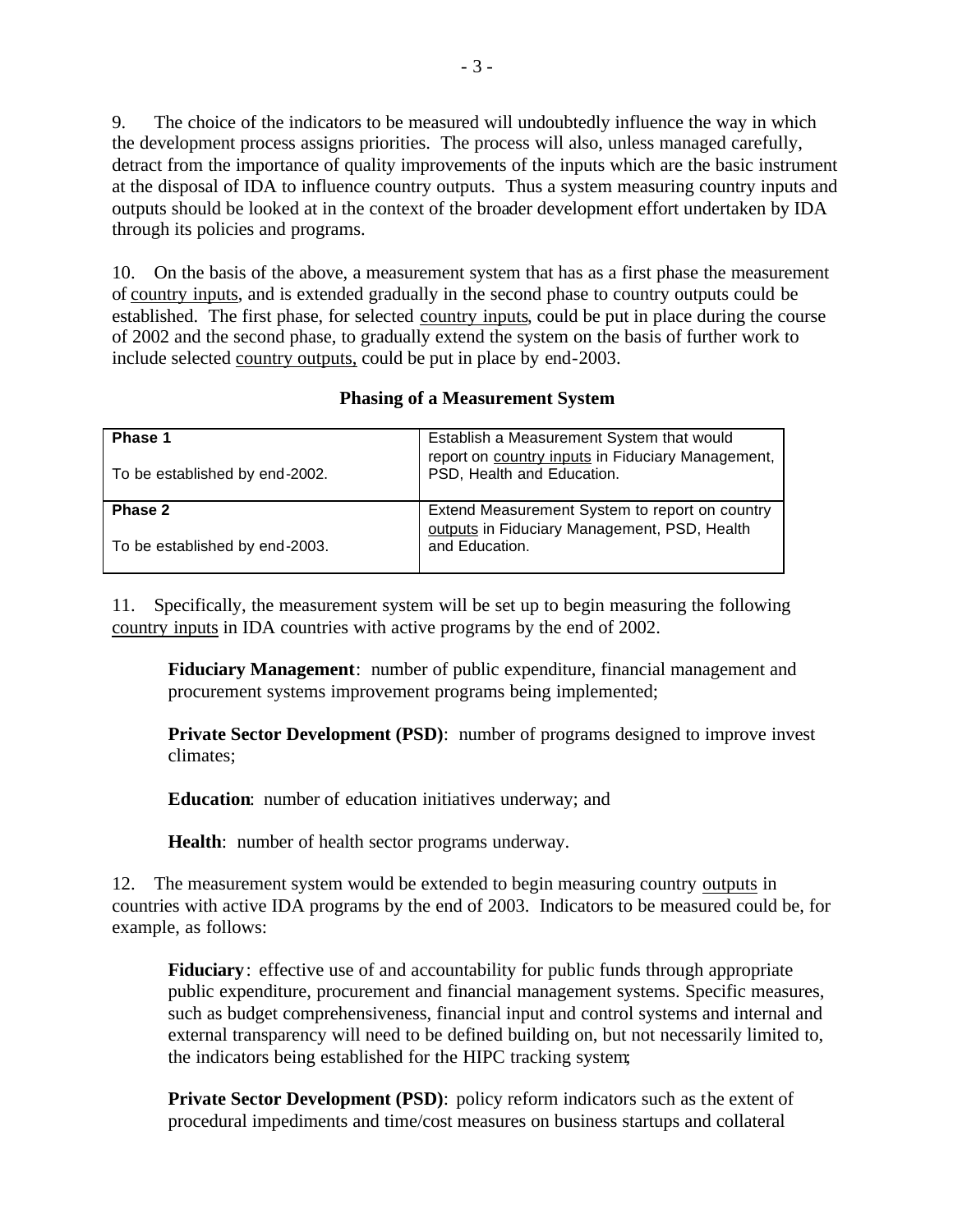registration; and growth indicators, such as productivity and share of private credit in GDP.

**Education**: completion rates for primary school, gross and net enrollments, secondary enrollment, secondary completion rates, measures of learning, ratio improvement - student-teacher, pupil-textbook, pupil classroom;

**Health**: immunization rates, indicators such as children sleeping under insecticide treated bednets, children under age 5 who are underweight, proportion of births with skilled attendant, share of population with access to improved water sources.

13. Over time, it would be expected that the output indicators being defined would be further refined and revised to include other outputs that are viewed as central to economic and social development in IDA countries. Moreover, the CPIA process which assesses country inputs (both policy and institutional) should continually be assessed to ensure a tight linkage to the outputs being viewed as important, and thus the annual update of the CPIA system should take into account the country output indicators being tracked.

## **Establishing and Estimating Early Indicators of Country Output**

14. The system proposed above would provide a basis to begin progressively measuring changes in country output indicators over time, and would be closely integrated into a broader World Bank program, which management is planning, to strengthen and improve the measurement of the Bank's development performance. To gain experience in making more timely performance assessments based on development outputs, Bank staff have been working to develop a limited set of early indicators of output performance which have good linkages, ultimately, to outcome objectives expressed in the MDGs. The objective is not to substitute a few headline numbers for the careful tracking of development performance. Rather, it is to identify a limited set of measurements which have, in the professional judgment of specialists, two characteristics: that they are reasonably reliable early indicators or proxies for important trends in a given sector or area of development effort; and that they are tracked, enumerated and reported with relatively good consistency, frequency and accessibility. The approach would be to focus on a sub-set of output indicators selected from the broader set of education, health and private sector development measures discussed earlier, and then try to push to develop early tracking results for this limited sub-set.

15. These quantitative estimates should not be construed as targets, per se. As noted earlier, achieving outputs will depend on several factors, and hence it is important to weigh progress toward the desired results in a country and global context. Moreover, country outputs will reflect considerable lags vis-à-vis both IDA and country inputs. Thus a short-term measure of outputs is a poor indicator of IDA's recent efforts, but will, more likely, reflect the result of resources provided many years earlier. Development outputs, such as those outlined below, which could be measurable in IDA13 during 2002 and 2003, for example, are already "set" and largely impervious to being affected by action now and in the immediate future: such results would need to be related to IDA funding and programs from replenishments prior to IDA12, as well as to the other factors affecting them in these earlier years.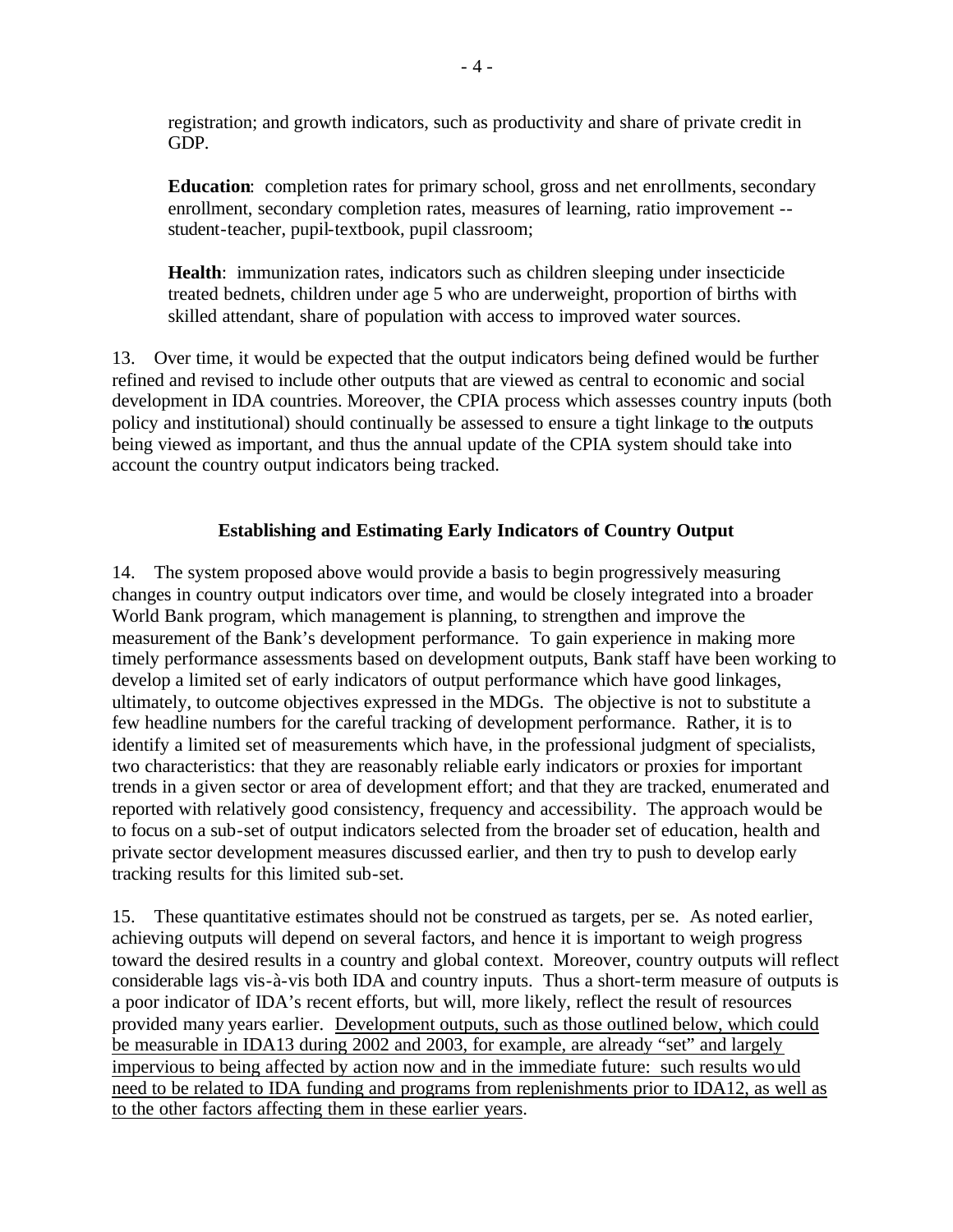16. Since IDA allocates its resources on the basis of performance, the linkage between IDA inputs and outputs would be strengthened by focusing the estimates for outcome measures on the group of countries that constitute the top three quintiles in the 2001 CPIA exercise.<sup>1</sup> Moreover, quantitative estimates for this purpose should be based on currently measurable outputs (using data for benchmarking as recent as possible to December 2001) that are central to developmental impact, and should be set at a level that is both challenging and realistic. As the first step in this exercise, the following output indicators could be targeted in Education, Health and Private Sector Development.

*Education: Achieve improvements in the primary education completion rate. This output indicator is increasingly being used by the World Bank and other agencies as a core indicator of education system performance. It is calculated as the total number of students successfully completing (or graduating from) the last year of primary school in a given year, divided by the total number of children of official graduation age in the population.<sup>2</sup>*

The average annual growth rate of the primary completion rate (population weighted) would be improved. The annual average growth rate, using currently available data is - 0.23%. Target improvement: the average annual growth rate would be increased to 0.5% using data available in December 2003. This would imply a turnaround of 0.73 percentage points.

The number of countries (that do not have universal primary education) where average annual growth exceeds 1%. On the basis of current data there are 10 countries in this group. Target improvement: at least a 50% increase -- to 15 countries based on latest available data in December 2003.

*Health: Achieve improvements in measles coverage. Measles immunization is one of the core intermediate determinants for achieving the MDG of child mortality reduction. 3*

The overall coverage rate (population weighted) of measles immunization would be improved. The coverage rate (based on currently available data) is slightly below 60%. Target improvement: an increase to 62% on the basis of the latest available data in December 2003.

The number of countries where coverage has reached 80% -- a threshold beyond which measles can be contained. Currently there are 22 countries in this group. Target Improvement: increase the number of countries to 26 on the basis of the latest available data in December 2003.

*PSD: Achieve improvements in two measures that are key to investment climate reform and which will be evaluated in country investment climate assessments*:

 $\frac{1}{1}$ The countries are listed in Annex 1. Moreover, the outputs are calculated subject to availability of relevant data for these countries. As noted earlier, output data are not universally available in these countries.

<sup>&</sup>lt;sup>2</sup> Annex 2 provides the available data in the selected IDA countries to calculate these statistics, and the current average annual growth rate.

<sup>3</sup> Annex 3 provides data on immunization rates for the selected IDA countries.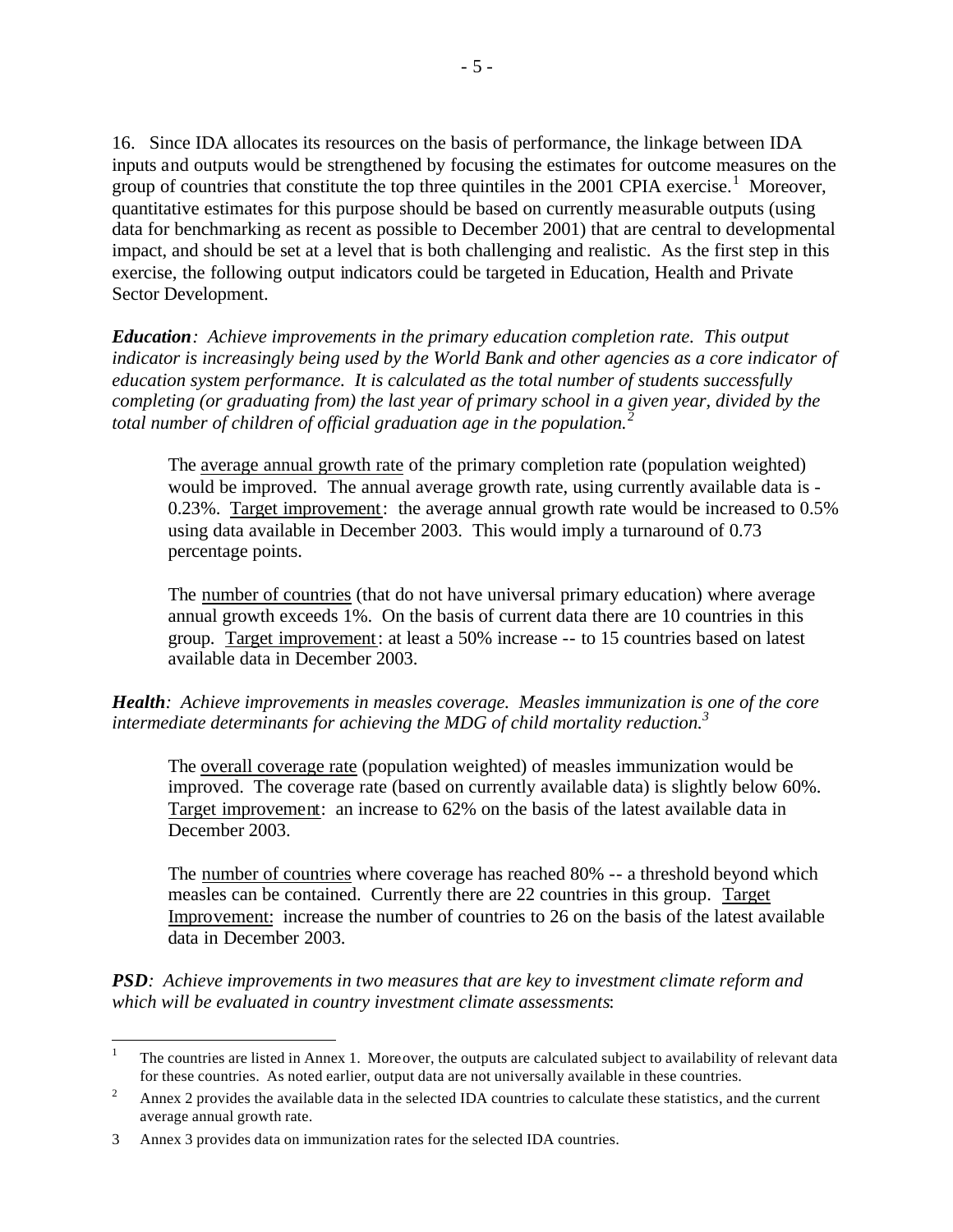Time required for business start-up (registration and licensing procedures): Measures the time required to obtain legal status to operate a firm, in business days. Time delays in registration are a major impediment to formal entry of private firms. Delay deters participation in the formal economy and increases the potential for corruption ("speed payments"). Further, time delays in business entry are associated with lower income growth. Baseline measure: 81 days in the specified IDA countrie s (see Annex 1). The corresponding measure for all OECD countries is 32 days. Target Improvement: 10% reduction in the number of business days in the specified IDA countries (weighted by population) from December 2001 to December 2003 based on most recent available data (generally a 4-6 week lag).

The formal cost of business start-up (registration and licensing procedures):Measures the total official cost of obtaining legal status to operate a business, as a percentage of GDP per capita. The cost of registration is a major barrier to entry in poor countries, deterring formal participation in the economy. Further it is negatively associated with income growth. Baseline measure: 73% in the specified IDA countries (see Annex 1). The corresponding measure for all OECD countries is 17%. Target Improvement: 10% reduction in percentage cost in the specified IDA countries (weighted by population) from December 2001 to December 2003, based on most recent available data (generally a 4-6 week lag).

#### **Reviewing Progress**

17. **Timing**: A report could be provided to IDA's Executive Directors by December 2003 on the establishment of the measurement system, and progress toward meeting specific estimates for selected output indicators. Also, a donor review could be achieved by scheduling the IDA13 mid-term review to facilitate such a discussion in December 2003 or early 2004. This would however, mean delaying the mid-term review considerably -- and it would take place shortly before the IDA14 discussions would be expected to begin (Spring 2004). Alternatively, an earlier date could to be chosen, but this would obviously reduce the scope of the measurement system that could be implemented, and the estimates that could be reached.

18. **Learning Process**: This approach to setting up a system and the initial indicators to be measured has been arrived at on the basis of both pragmatic considerations -- i.e., what is available, and can be tracked fairly accurately, as well as selecting indicators that would be best measures of successful outcomes. As experience is gained with this approach, and more data becomes available as countries implement monitoring systems under their PRSPs, it will be important to periodically reassess the components of the measurement system. Thus, in the course of the review it would be important to assess again the indicators being measured, and to revise and add to them as appropriate in order to continue to strengthen the link between IDA's efforts and country outputs and outcomes.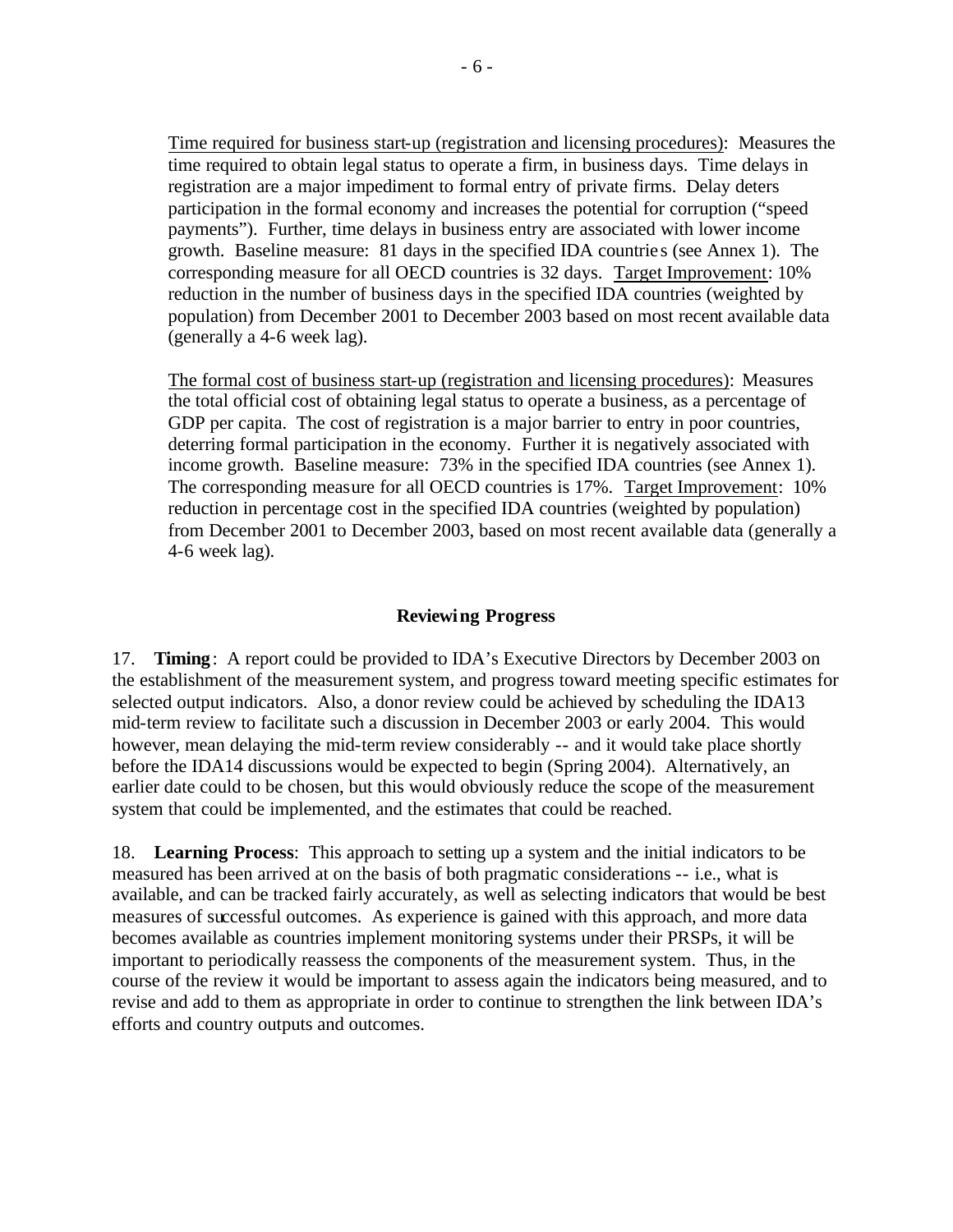#### **Annex 1**

## *IDA Countries to Which Output Estimates Would Apply*

(Constitutes IDA countries in top three CPIA 2001 quintiles)

| Malawi<br>Maldives 1/<br>Mauritania 1/ |
|----------------------------------------|
|                                        |
|                                        |
|                                        |
| Moldova                                |
| Mongolia                               |
| Mozambique                             |
| Nepal                                  |
| Nicaragua                              |
| Pakistan                               |
| Rwanda 1/                              |
| Samoa 1/                               |
| Senegal                                |
| Sri Lanka                              |
| St. Lucia                              |
| St. Vincent 1/                         |
| Tanzania                               |
| The Gambia 1/                          |
| Uganda                                 |
| Vietnam                                |
| Yugoslavia FR                          |
| Zambia                                 |
|                                        |
|                                        |

#### **Note**:

 $1/$  The following IDA countries from the top 3 CPIA quintiles are not included in the benchmarks for the PSD measure due to missing data and thus will not be included in the targeted improvement: Benin, Bhutan, Dominica, Eritrea, Grenada, Lesotho, Maldives, Mauritania, Rwanda, Samoa, St. Vincent, and The Gambia.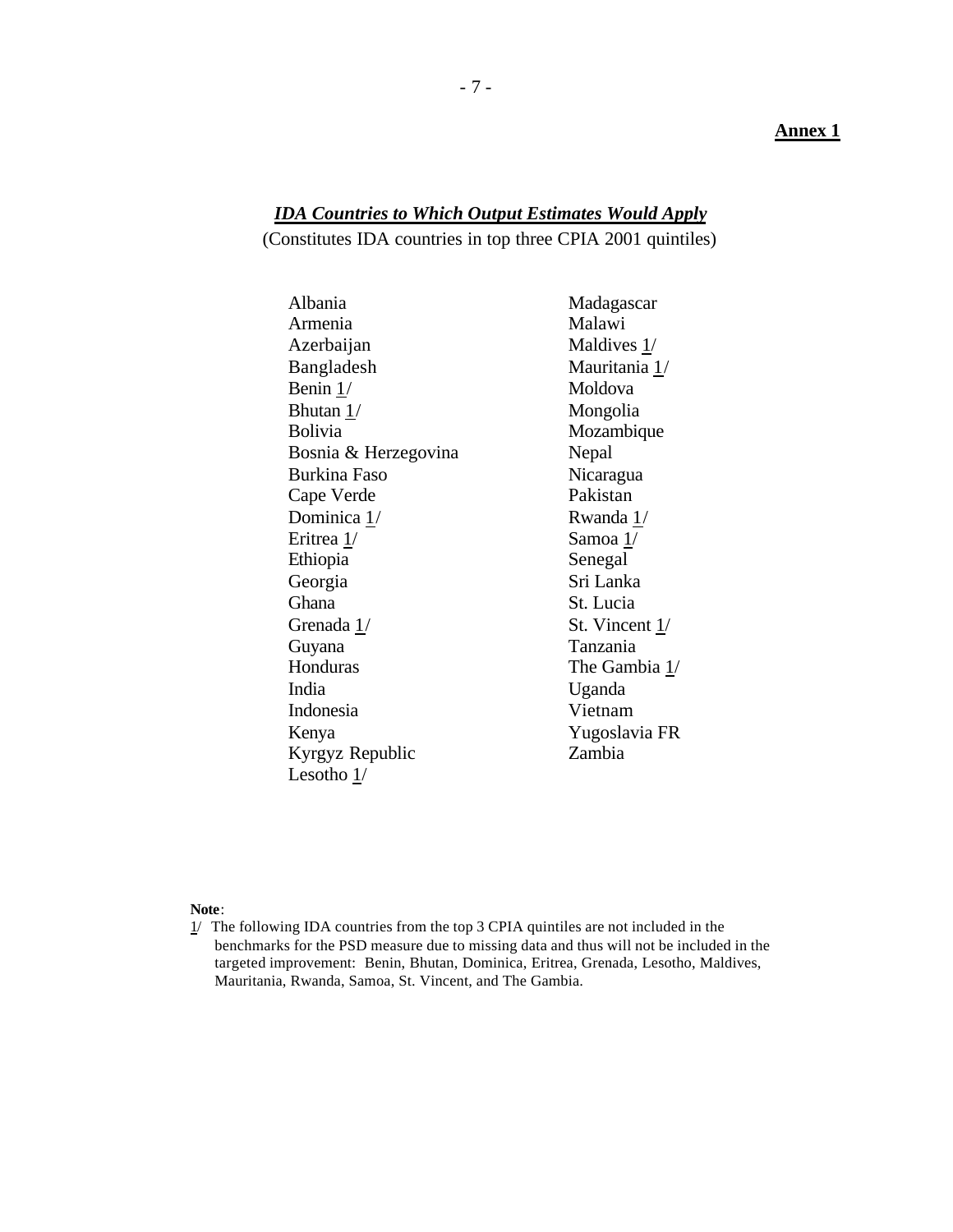#### **Annex 2**

| Population<br>(percentage<br>Year<br>(year 2000)<br>1988<br>1989 1990 1991 1992 1993 1994 1995 1996 1997 1998 1999<br>points)<br>805000<br>23<br>2.67<br>7<br>39<br>22063000<br>40<br>0.20<br>276000<br>19360000<br>34<br>38<br>2669000<br>45<br>1.22<br>169200<br>33696000<br>46<br>59<br>1.63<br>1015923008<br>73<br>$-0.40$<br>75<br>$-0.10$<br>9530000<br>45<br>48<br>44<br>89<br>$-1.60$<br>3411000<br>97<br>1990<br>1994 1995<br>1989<br>1991 1992 1993<br>1996<br>1997 1998 1999<br>1988<br>3827000<br>82<br>66<br>70<br>1.33<br>6485000<br>78522704<br>30<br>50<br>11042000<br>3.33<br>23920000<br>51<br>0.50<br>Nepal<br>49<br>6284000<br>37<br>1.67<br>23<br>38<br>24<br>0.56<br>11274000<br>19<br>24<br>34<br>28<br>$-0.67$<br>8508000<br>Bosnia-Herzegovina<br>3923000<br>80<br>$-2.43$<br>10089000<br>97<br>138080000<br>44<br>19200000<br>63<br>2154000<br>69<br>0.83<br>64<br>34<br>30<br>27<br>$-0.78$<br>Madagascar<br>15523000<br>1995<br>1989<br>1990<br>1991<br>1992 1993<br>1994<br>1996 1997 1998<br>1999<br>1988<br>21<br>$-1.00$<br>17620000<br>30<br>21<br>5.80<br>4264000<br>66<br>95<br>8328700<br>71<br>210420992<br>92<br>$-0.17$<br>91<br>50<br>Bangladesh<br>129754000<br>863000<br>92<br>$-2.17$<br>79<br>36<br>Eritrea<br>4097000<br>19<br>35<br>2.00<br>Georgia<br>5460000<br>83<br>Kenya<br>63<br>$-1.00$<br>30057020<br>58<br>Kyrgz Republic**<br>4932700<br>Azerbaijan**<br>8052000<br>Yugo. (Serb./Mont.)<br>10616000<br>$72\,$<br>$70\,$<br>$-0.33$<br>Gambia, The<br>1286000<br>40<br>55<br>3.75<br>Nicaragua<br>5044000<br>1.86<br>45<br>58<br>64298000<br>0.11<br>22<br>$17$<br>23 |                        |       |  |  |  |  |  |  | Average        |
|------------------------------------------------------------------------------------------------------------------------------------------------------------------------------------------------------------------------------------------------------------------------------------------------------------------------------------------------------------------------------------------------------------------------------------------------------------------------------------------------------------------------------------------------------------------------------------------------------------------------------------------------------------------------------------------------------------------------------------------------------------------------------------------------------------------------------------------------------------------------------------------------------------------------------------------------------------------------------------------------------------------------------------------------------------------------------------------------------------------------------------------------------------------------------------------------------------------------------------------------------------------------------------------------------------------------------------------------------------------------------------------------------------------------------------------------------------------------------------------------------------------------------------------------------------------------------------------------------------------------------|------------------------|-------|--|--|--|--|--|--|----------------|
|                                                                                                                                                                                                                                                                                                                                                                                                                                                                                                                                                                                                                                                                                                                                                                                                                                                                                                                                                                                                                                                                                                                                                                                                                                                                                                                                                                                                                                                                                                                                                                                                                              |                        | Total |  |  |  |  |  |  | Annual Change* |
|                                                                                                                                                                                                                                                                                                                                                                                                                                                                                                                                                                                                                                                                                                                                                                                                                                                                                                                                                                                                                                                                                                                                                                                                                                                                                                                                                                                                                                                                                                                                                                                                                              |                        |       |  |  |  |  |  |  |                |
|                                                                                                                                                                                                                                                                                                                                                                                                                                                                                                                                                                                                                                                                                                                                                                                                                                                                                                                                                                                                                                                                                                                                                                                                                                                                                                                                                                                                                                                                                                                                                                                                                              | <b>First Quintile</b>  |       |  |  |  |  |  |  |                |
|                                                                                                                                                                                                                                                                                                                                                                                                                                                                                                                                                                                                                                                                                                                                                                                                                                                                                                                                                                                                                                                                                                                                                                                                                                                                                                                                                                                                                                                                                                                                                                                                                              | <b>Bhutan</b>          |       |  |  |  |  |  |  |                |
|                                                                                                                                                                                                                                                                                                                                                                                                                                                                                                                                                                                                                                                                                                                                                                                                                                                                                                                                                                                                                                                                                                                                                                                                                                                                                                                                                                                                                                                                                                                                                                                                                              | Uganda                 |       |  |  |  |  |  |  |                |
|                                                                                                                                                                                                                                                                                                                                                                                                                                                                                                                                                                                                                                                                                                                                                                                                                                                                                                                                                                                                                                                                                                                                                                                                                                                                                                                                                                                                                                                                                                                                                                                                                              | Maldives**             |       |  |  |  |  |  |  |                |
|                                                                                                                                                                                                                                                                                                                                                                                                                                                                                                                                                                                                                                                                                                                                                                                                                                                                                                                                                                                                                                                                                                                                                                                                                                                                                                                                                                                                                                                                                                                                                                                                                              | Sri Lanka**            |       |  |  |  |  |  |  |                |
|                                                                                                                                                                                                                                                                                                                                                                                                                                                                                                                                                                                                                                                                                                                                                                                                                                                                                                                                                                                                                                                                                                                                                                                                                                                                                                                                                                                                                                                                                                                                                                                                                              | Mauritania             |       |  |  |  |  |  |  |                |
|                                                                                                                                                                                                                                                                                                                                                                                                                                                                                                                                                                                                                                                                                                                                                                                                                                                                                                                                                                                                                                                                                                                                                                                                                                                                                                                                                                                                                                                                                                                                                                                                                              | Samoa                  |       |  |  |  |  |  |  |                |
|                                                                                                                                                                                                                                                                                                                                                                                                                                                                                                                                                                                                                                                                                                                                                                                                                                                                                                                                                                                                                                                                                                                                                                                                                                                                                                                                                                                                                                                                                                                                                                                                                              | Tanzania               |       |  |  |  |  |  |  |                |
|                                                                                                                                                                                                                                                                                                                                                                                                                                                                                                                                                                                                                                                                                                                                                                                                                                                                                                                                                                                                                                                                                                                                                                                                                                                                                                                                                                                                                                                                                                                                                                                                                              | India                  |       |  |  |  |  |  |  |                |
|                                                                                                                                                                                                                                                                                                                                                                                                                                                                                                                                                                                                                                                                                                                                                                                                                                                                                                                                                                                                                                                                                                                                                                                                                                                                                                                                                                                                                                                                                                                                                                                                                              | Senegal                |       |  |  |  |  |  |  |                |
|                                                                                                                                                                                                                                                                                                                                                                                                                                                                                                                                                                                                                                                                                                                                                                                                                                                                                                                                                                                                                                                                                                                                                                                                                                                                                                                                                                                                                                                                                                                                                                                                                              | Albania                |       |  |  |  |  |  |  |                |
|                                                                                                                                                                                                                                                                                                                                                                                                                                                                                                                                                                                                                                                                                                                                                                                                                                                                                                                                                                                                                                                                                                                                                                                                                                                                                                                                                                                                                                                                                                                                                                                                                              | <b>Second Quintile</b> |       |  |  |  |  |  |  |                |
|                                                                                                                                                                                                                                                                                                                                                                                                                                                                                                                                                                                                                                                                                                                                                                                                                                                                                                                                                                                                                                                                                                                                                                                                                                                                                                                                                                                                                                                                                                                                                                                                                              | Armenia                |       |  |  |  |  |  |  |                |
|                                                                                                                                                                                                                                                                                                                                                                                                                                                                                                                                                                                                                                                                                                                                                                                                                                                                                                                                                                                                                                                                                                                                                                                                                                                                                                                                                                                                                                                                                                                                                                                                                              | Honduras               |       |  |  |  |  |  |  |                |
|                                                                                                                                                                                                                                                                                                                                                                                                                                                                                                                                                                                                                                                                                                                                                                                                                                                                                                                                                                                                                                                                                                                                                                                                                                                                                                                                                                                                                                                                                                                                                                                                                              | Vietnam                |       |  |  |  |  |  |  |                |
|                                                                                                                                                                                                                                                                                                                                                                                                                                                                                                                                                                                                                                                                                                                                                                                                                                                                                                                                                                                                                                                                                                                                                                                                                                                                                                                                                                                                                                                                                                                                                                                                                              | Malawi                 |       |  |  |  |  |  |  |                |
|                                                                                                                                                                                                                                                                                                                                                                                                                                                                                                                                                                                                                                                                                                                                                                                                                                                                                                                                                                                                                                                                                                                                                                                                                                                                                                                                                                                                                                                                                                                                                                                                                              |                        |       |  |  |  |  |  |  |                |
|                                                                                                                                                                                                                                                                                                                                                                                                                                                                                                                                                                                                                                                                                                                                                                                                                                                                                                                                                                                                                                                                                                                                                                                                                                                                                                                                                                                                                                                                                                                                                                                                                              | Benin                  |       |  |  |  |  |  |  |                |
|                                                                                                                                                                                                                                                                                                                                                                                                                                                                                                                                                                                                                                                                                                                                                                                                                                                                                                                                                                                                                                                                                                                                                                                                                                                                                                                                                                                                                                                                                                                                                                                                                              | <b>Burkina Faso</b>    |       |  |  |  |  |  |  |                |
|                                                                                                                                                                                                                                                                                                                                                                                                                                                                                                                                                                                                                                                                                                                                                                                                                                                                                                                                                                                                                                                                                                                                                                                                                                                                                                                                                                                                                                                                                                                                                                                                                              | Rwanda                 |       |  |  |  |  |  |  |                |
|                                                                                                                                                                                                                                                                                                                                                                                                                                                                                                                                                                                                                                                                                                                                                                                                                                                                                                                                                                                                                                                                                                                                                                                                                                                                                                                                                                                                                                                                                                                                                                                                                              |                        |       |  |  |  |  |  |  |                |
|                                                                                                                                                                                                                                                                                                                                                                                                                                                                                                                                                                                                                                                                                                                                                                                                                                                                                                                                                                                                                                                                                                                                                                                                                                                                                                                                                                                                                                                                                                                                                                                                                              | Zambia                 |       |  |  |  |  |  |  |                |
|                                                                                                                                                                                                                                                                                                                                                                                                                                                                                                                                                                                                                                                                                                                                                                                                                                                                                                                                                                                                                                                                                                                                                                                                                                                                                                                                                                                                                                                                                                                                                                                                                              | Pakistan               |       |  |  |  |  |  |  |                |
|                                                                                                                                                                                                                                                                                                                                                                                                                                                                                                                                                                                                                                                                                                                                                                                                                                                                                                                                                                                                                                                                                                                                                                                                                                                                                                                                                                                                                                                                                                                                                                                                                              | Ghana                  |       |  |  |  |  |  |  |                |
|                                                                                                                                                                                                                                                                                                                                                                                                                                                                                                                                                                                                                                                                                                                                                                                                                                                                                                                                                                                                                                                                                                                                                                                                                                                                                                                                                                                                                                                                                                                                                                                                                              | Lesotho                |       |  |  |  |  |  |  |                |
|                                                                                                                                                                                                                                                                                                                                                                                                                                                                                                                                                                                                                                                                                                                                                                                                                                                                                                                                                                                                                                                                                                                                                                                                                                                                                                                                                                                                                                                                                                                                                                                                                              |                        |       |  |  |  |  |  |  |                |
|                                                                                                                                                                                                                                                                                                                                                                                                                                                                                                                                                                                                                                                                                                                                                                                                                                                                                                                                                                                                                                                                                                                                                                                                                                                                                                                                                                                                                                                                                                                                                                                                                              | <b>Third Quintile</b>  |       |  |  |  |  |  |  |                |
|                                                                                                                                                                                                                                                                                                                                                                                                                                                                                                                                                                                                                                                                                                                                                                                                                                                                                                                                                                                                                                                                                                                                                                                                                                                                                                                                                                                                                                                                                                                                                                                                                              | Mozambique             |       |  |  |  |  |  |  |                |
|                                                                                                                                                                                                                                                                                                                                                                                                                                                                                                                                                                                                                                                                                                                                                                                                                                                                                                                                                                                                                                                                                                                                                                                                                                                                                                                                                                                                                                                                                                                                                                                                                              | Moldova                |       |  |  |  |  |  |  |                |
|                                                                                                                                                                                                                                                                                                                                                                                                                                                                                                                                                                                                                                                                                                                                                                                                                                                                                                                                                                                                                                                                                                                                                                                                                                                                                                                                                                                                                                                                                                                                                                                                                              | Bolivia                |       |  |  |  |  |  |  |                |
|                                                                                                                                                                                                                                                                                                                                                                                                                                                                                                                                                                                                                                                                                                                                                                                                                                                                                                                                                                                                                                                                                                                                                                                                                                                                                                                                                                                                                                                                                                                                                                                                                              | Indonesia              |       |  |  |  |  |  |  |                |
|                                                                                                                                                                                                                                                                                                                                                                                                                                                                                                                                                                                                                                                                                                                                                                                                                                                                                                                                                                                                                                                                                                                                                                                                                                                                                                                                                                                                                                                                                                                                                                                                                              |                        |       |  |  |  |  |  |  |                |
|                                                                                                                                                                                                                                                                                                                                                                                                                                                                                                                                                                                                                                                                                                                                                                                                                                                                                                                                                                                                                                                                                                                                                                                                                                                                                                                                                                                                                                                                                                                                                                                                                              | Guyana                 |       |  |  |  |  |  |  |                |
|                                                                                                                                                                                                                                                                                                                                                                                                                                                                                                                                                                                                                                                                                                                                                                                                                                                                                                                                                                                                                                                                                                                                                                                                                                                                                                                                                                                                                                                                                                                                                                                                                              |                        |       |  |  |  |  |  |  |                |
|                                                                                                                                                                                                                                                                                                                                                                                                                                                                                                                                                                                                                                                                                                                                                                                                                                                                                                                                                                                                                                                                                                                                                                                                                                                                                                                                                                                                                                                                                                                                                                                                                              |                        |       |  |  |  |  |  |  |                |
|                                                                                                                                                                                                                                                                                                                                                                                                                                                                                                                                                                                                                                                                                                                                                                                                                                                                                                                                                                                                                                                                                                                                                                                                                                                                                                                                                                                                                                                                                                                                                                                                                              |                        |       |  |  |  |  |  |  |                |
|                                                                                                                                                                                                                                                                                                                                                                                                                                                                                                                                                                                                                                                                                                                                                                                                                                                                                                                                                                                                                                                                                                                                                                                                                                                                                                                                                                                                                                                                                                                                                                                                                              |                        |       |  |  |  |  |  |  |                |
|                                                                                                                                                                                                                                                                                                                                                                                                                                                                                                                                                                                                                                                                                                                                                                                                                                                                                                                                                                                                                                                                                                                                                                                                                                                                                                                                                                                                                                                                                                                                                                                                                              |                        |       |  |  |  |  |  |  |                |
|                                                                                                                                                                                                                                                                                                                                                                                                                                                                                                                                                                                                                                                                                                                                                                                                                                                                                                                                                                                                                                                                                                                                                                                                                                                                                                                                                                                                                                                                                                                                                                                                                              |                        |       |  |  |  |  |  |  |                |
|                                                                                                                                                                                                                                                                                                                                                                                                                                                                                                                                                                                                                                                                                                                                                                                                                                                                                                                                                                                                                                                                                                                                                                                                                                                                                                                                                                                                                                                                                                                                                                                                                              |                        |       |  |  |  |  |  |  |                |
|                                                                                                                                                                                                                                                                                                                                                                                                                                                                                                                                                                                                                                                                                                                                                                                                                                                                                                                                                                                                                                                                                                                                                                                                                                                                                                                                                                                                                                                                                                                                                                                                                              |                        |       |  |  |  |  |  |  |                |
|                                                                                                                                                                                                                                                                                                                                                                                                                                                                                                                                                                                                                                                                                                                                                                                                                                                                                                                                                                                                                                                                                                                                                                                                                                                                                                                                                                                                                                                                                                                                                                                                                              | Ethiopia               |       |  |  |  |  |  |  |                |

## **Primary Education Completion Rates for Selected IDA Countries**

*Population weighted average annual change =* -0.23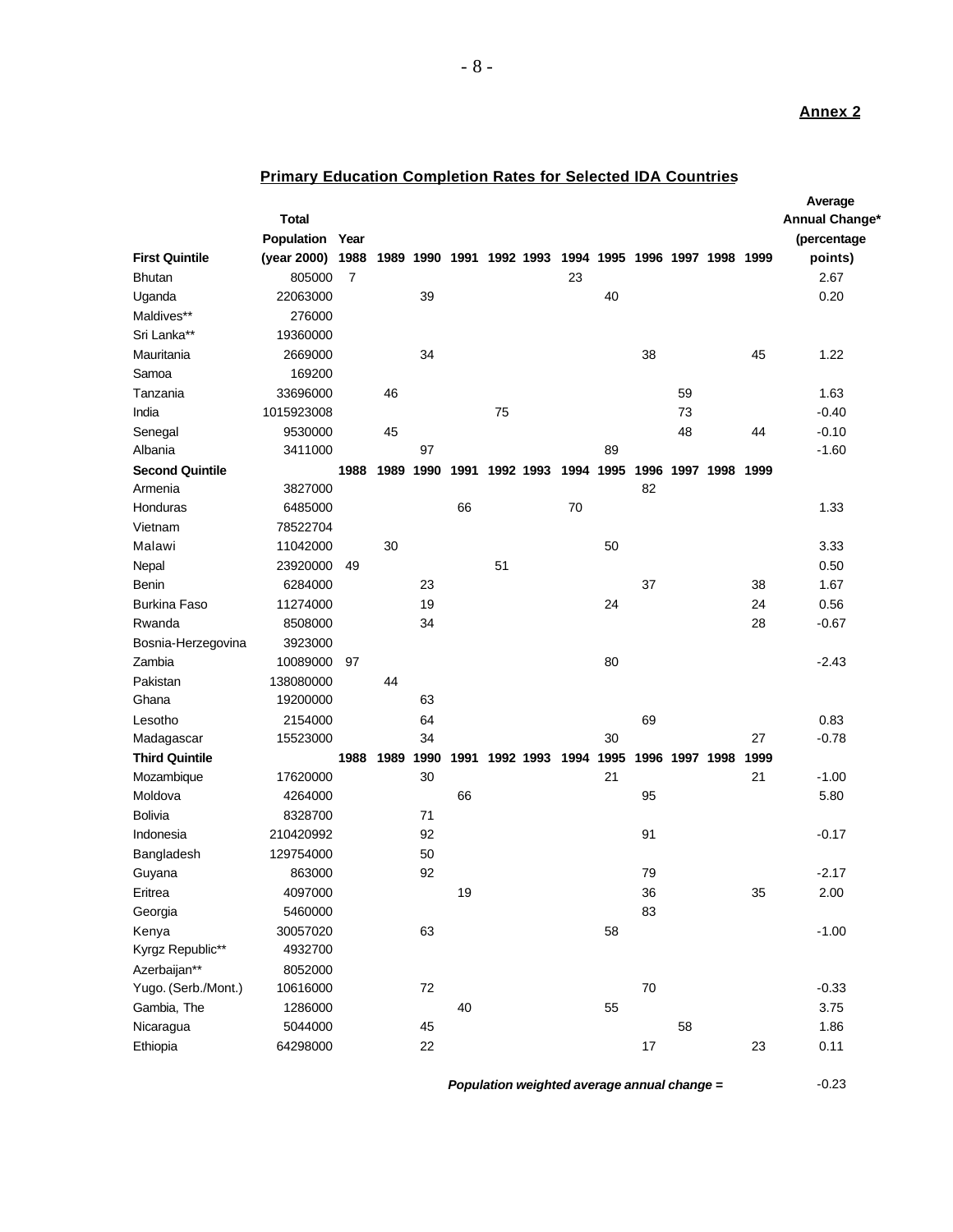- *Source:* The primary completion rate is calculated by Bank staff using education data from UIS and World Bank/United Nations population data.
- *Notes:*The primary education completion rate is calculated as the total number of students successfully completing (or graduating from) the last year of primary school in a given year, divided by the total number of children of official graduation age in the population.

 Where countries do not report the number of students successfully completing primary school each year, a proxy primary education completion rate is used. This is calculated as the total number of pupils in the last grade of primary school, minus the number of students that repeat the grade in a typical year, divided by the total number of children of official graduation age in the population.

- \* Average annual change is computed as a weighted average.
- \*\* These countries have achieved universal primary school completion.